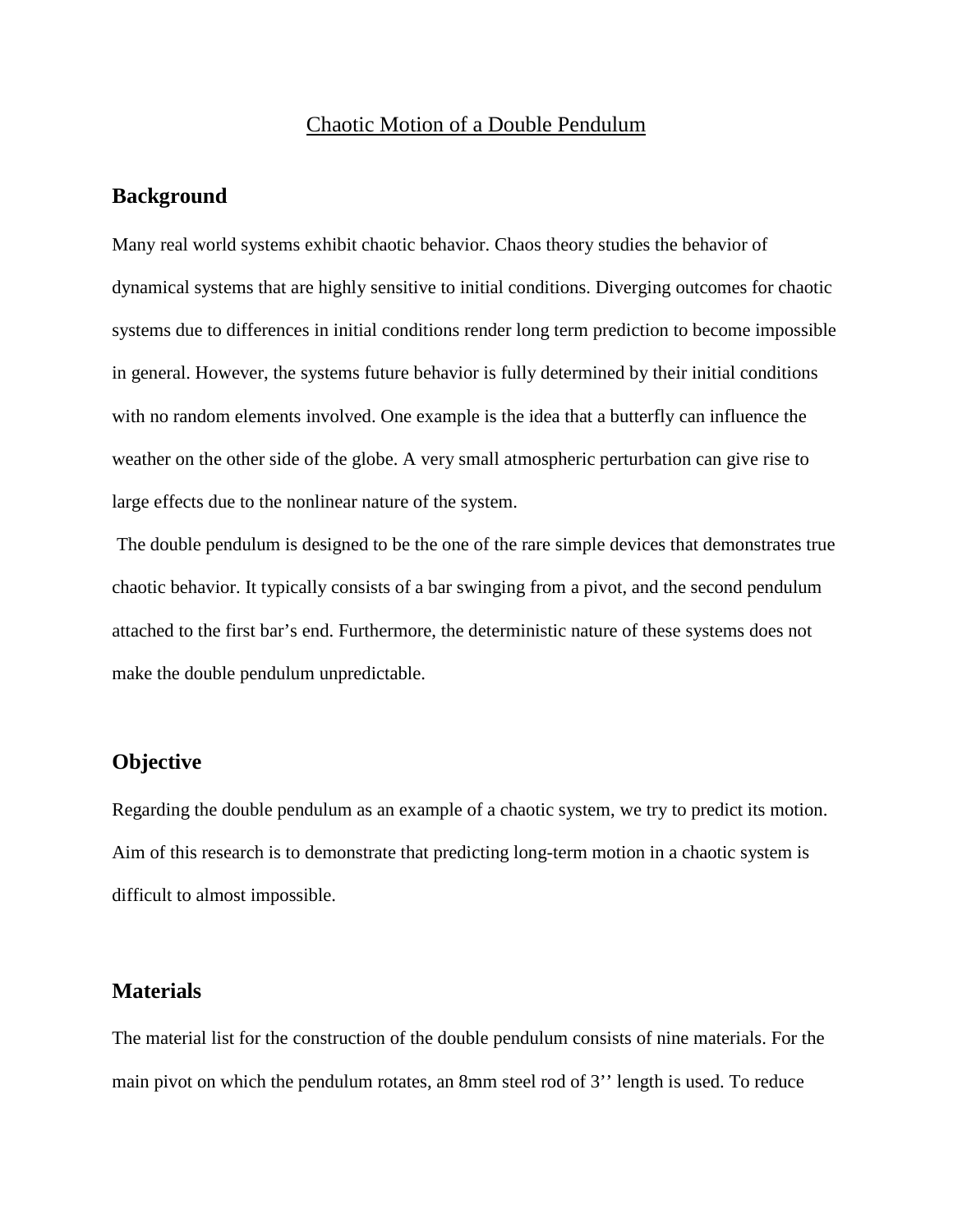friction to an absolute minimum and to get the best performance, high quality skateboard bearings are used. Other necessary components to build the pendulum include: 5/16'' bolts, 1'' long, with nuts (2), a sheet of polycarbonate plastic  $12''x12''x1/4''$  thick, a 3V coin cell battery, an optional LED for time-lapsed photography, rubber washers 1'' ID (2), nylon washers or plastic spacers, and finally, an optional 8mm shaft collar. Data recording materials include a protractor, fishing rod, and timer.

### **Method**

To test the chaotic theory of a double pendulum, a double pendulum must be first constructed. Once the process is complete, three persons are needed to gather data. One person will be the timer, while another will count the number of flips. The third person will record the data.

To initiate the process, the angles of the first and second pendulum must be measured by a fishing line and protractor. The procedure consists of a set of forty-nine measurements of for different angles. The angle difference between two measurements is fifteen degrees in one of the two angles. In the initial settings the angles are zero degrees.

The first pendulum is labeled Pendulum A and the second Pendulum is labeled Pendulum B. Pendulum A will begin with one angle degree measure that will remain the same while Pendulum B will have different angle measurements differing fifteen degrees until the last angle measurement is 90 degrees. This process will continue until both pendulums are measured at 90 degrees. For each set of measurements a time interval of ten, thirty, and sixty seconds is used. One person will count the number of flips the pendulum makes within each time interval.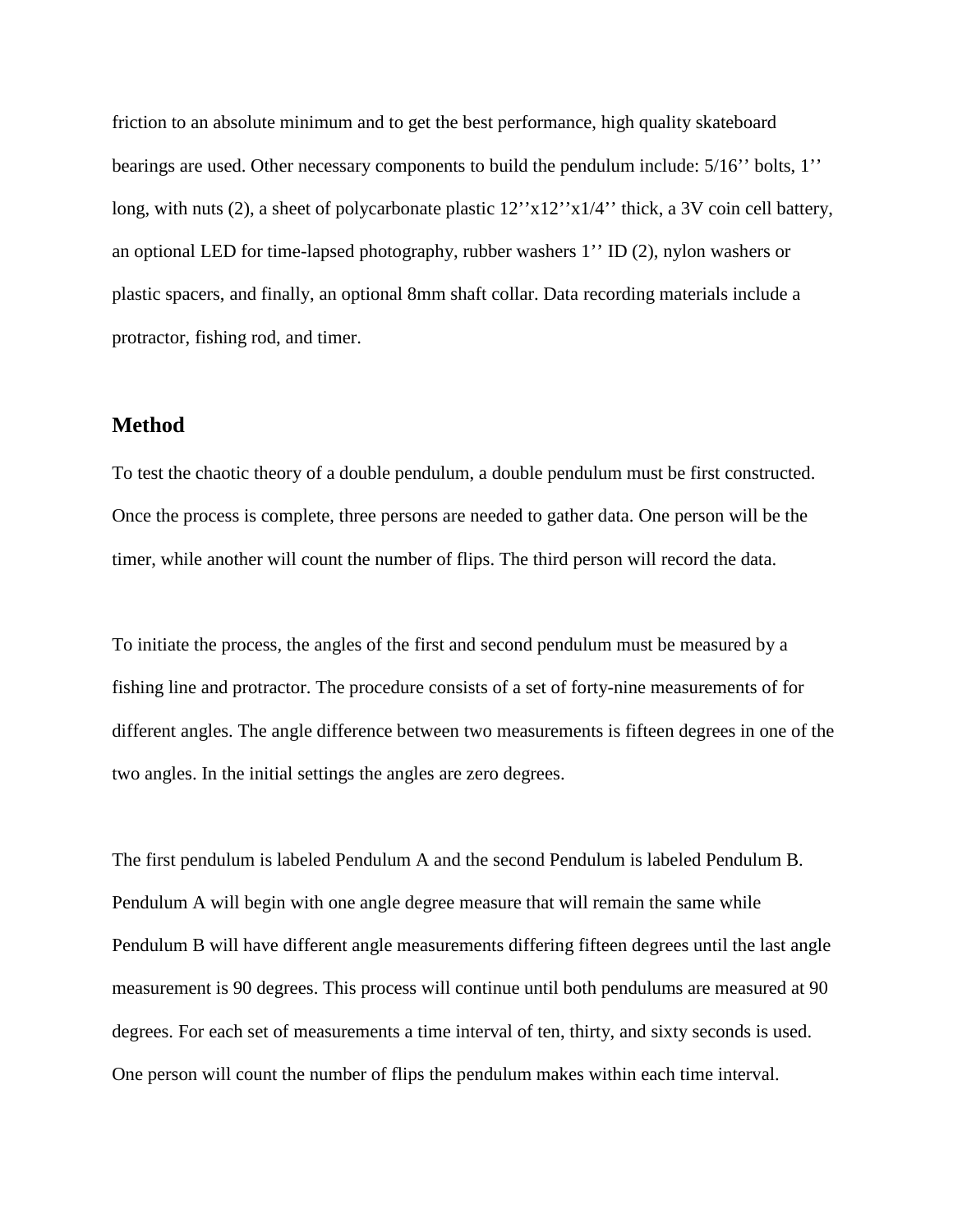### **Results**

The trajectories of the double pendulum are continuous and complicated, as illustrated in Figure 1.



Figure 1: Trajectory of a double pendulum for one particular choice of initial parameters.

To determine if the dynamics of the double pendulum can be predicted, the number of flips within a specified time interval was counted. Figure 2 shows the number of flips as a function of the initial angles of pendulum A and pendulum B.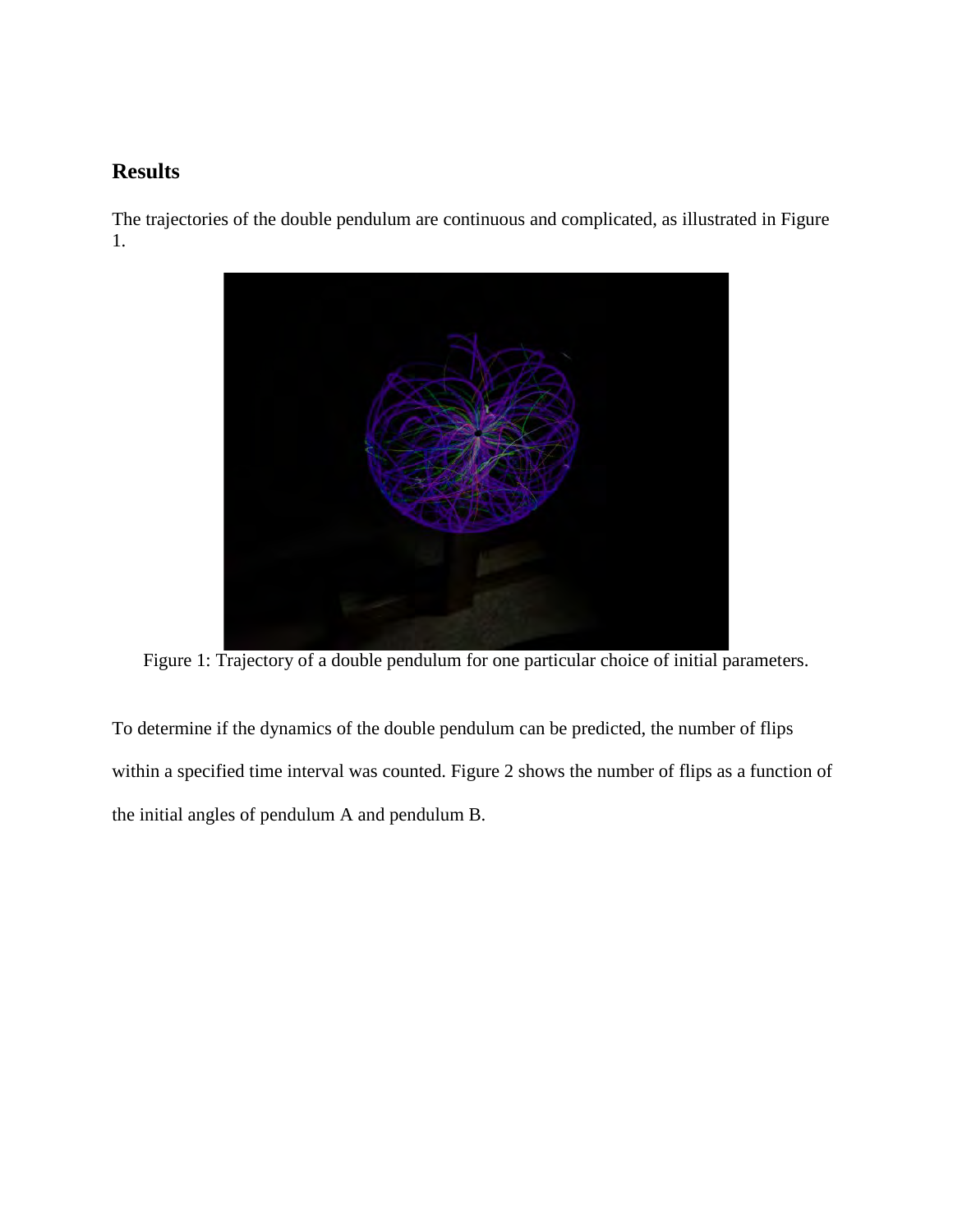

Figure 2: Number of flips within 10 seconds.



Figure 3: Number of flips within 30 seconds.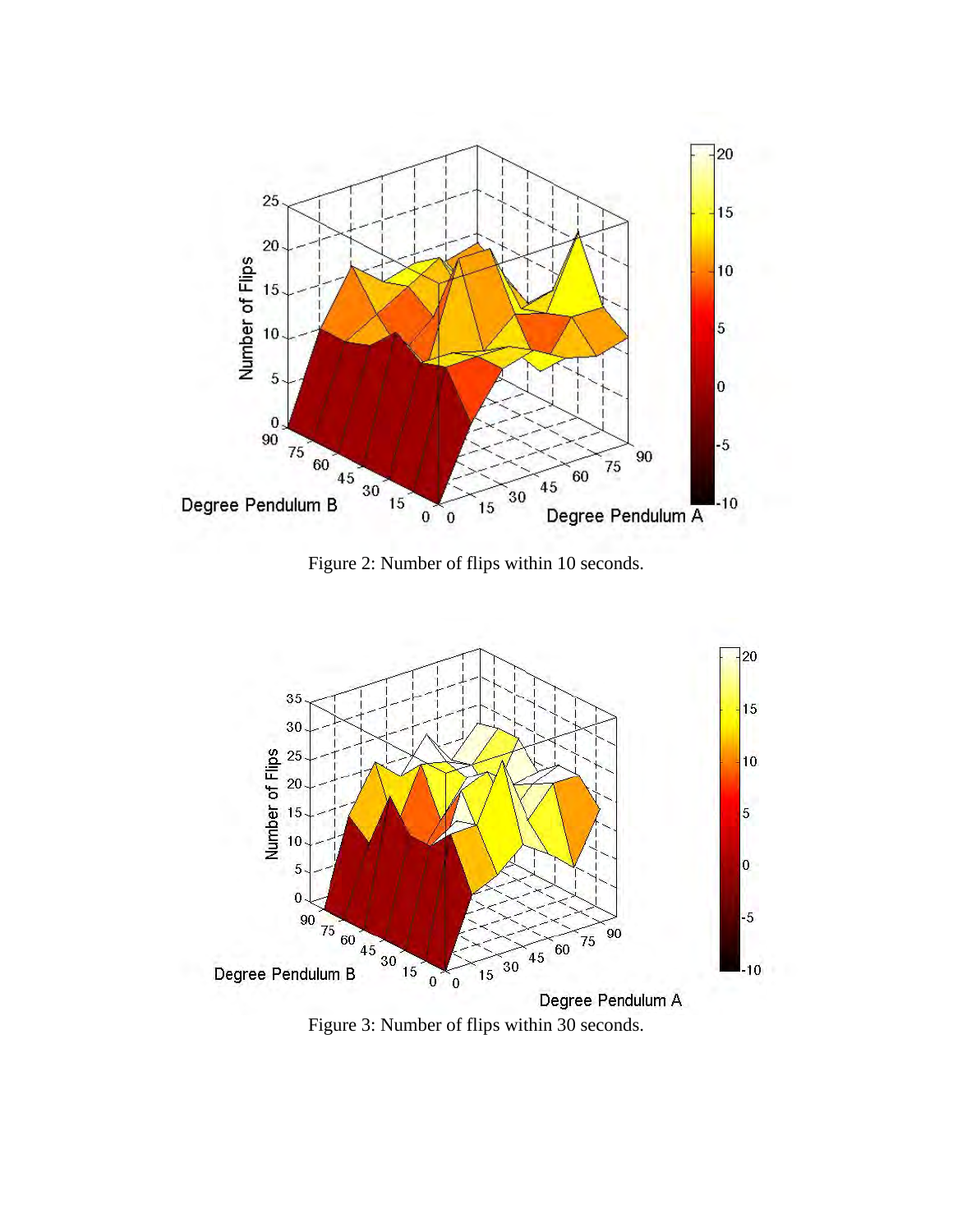

Figure 4: Number of flips within 60 seconds.

Figure 4 illustrates the number of flips between 10 and 30 seconds.



Figure 5: Number of flips between 10 and 30 seconds.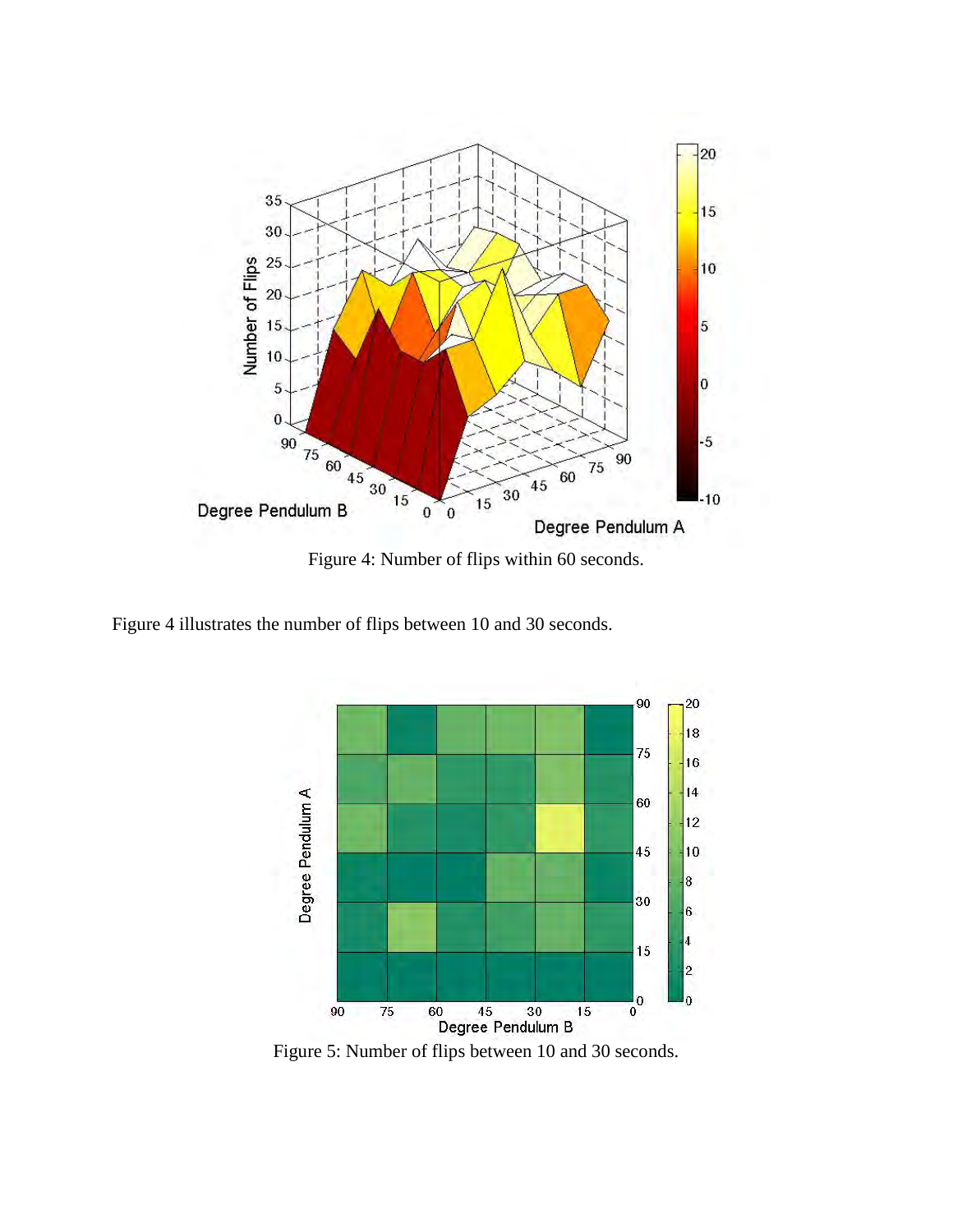### **Analysis**

Figure 2, 3, and 4 do not indicate a functional relationship between the two initial angles of the double pendulum and the number of observed flips. One simple case can be identified: if the top pendulum has an initial degree of zero degrees, no flips are observed for all angles of the second pendulum. For initial angles greater than zero no patterns or relationships between the number of flips for different initial positions were found. Since the double pendulum obeys Newtonian dynamics, its behavior is deterministic and no random elements contribute to its trajectory. Therefore, our results indicate sensitive dependence of the number of flips on both initial angles. We found no relationship between the number of flips between 10 and 30 seconds and the initial angles. This confirms our finding that the dynamics of the pendulum critically depends on the initial conditions.

#### **Conclusion**

The double pendulum is a conceptually simple system that exhibits fascinating and rich dynamics. Although a single pendulum can easily be described mathematically, we showed that it is impossible to predict the dynamics of the double pendulum.

The concept of chaotic behavior is common to many real world systems. The interaction of simple entities can result in unpredictable behavior of the system as a whole. This concept can be expanded to biological and social science and is a frontier of  $21<sup>st</sup>$  century science. How do ant colonies find the optimal food paths? How does the interaction between neurons results in consciousness? Chaos theory is a possible approach to find answers to these questions.

### **Acknowledgments**